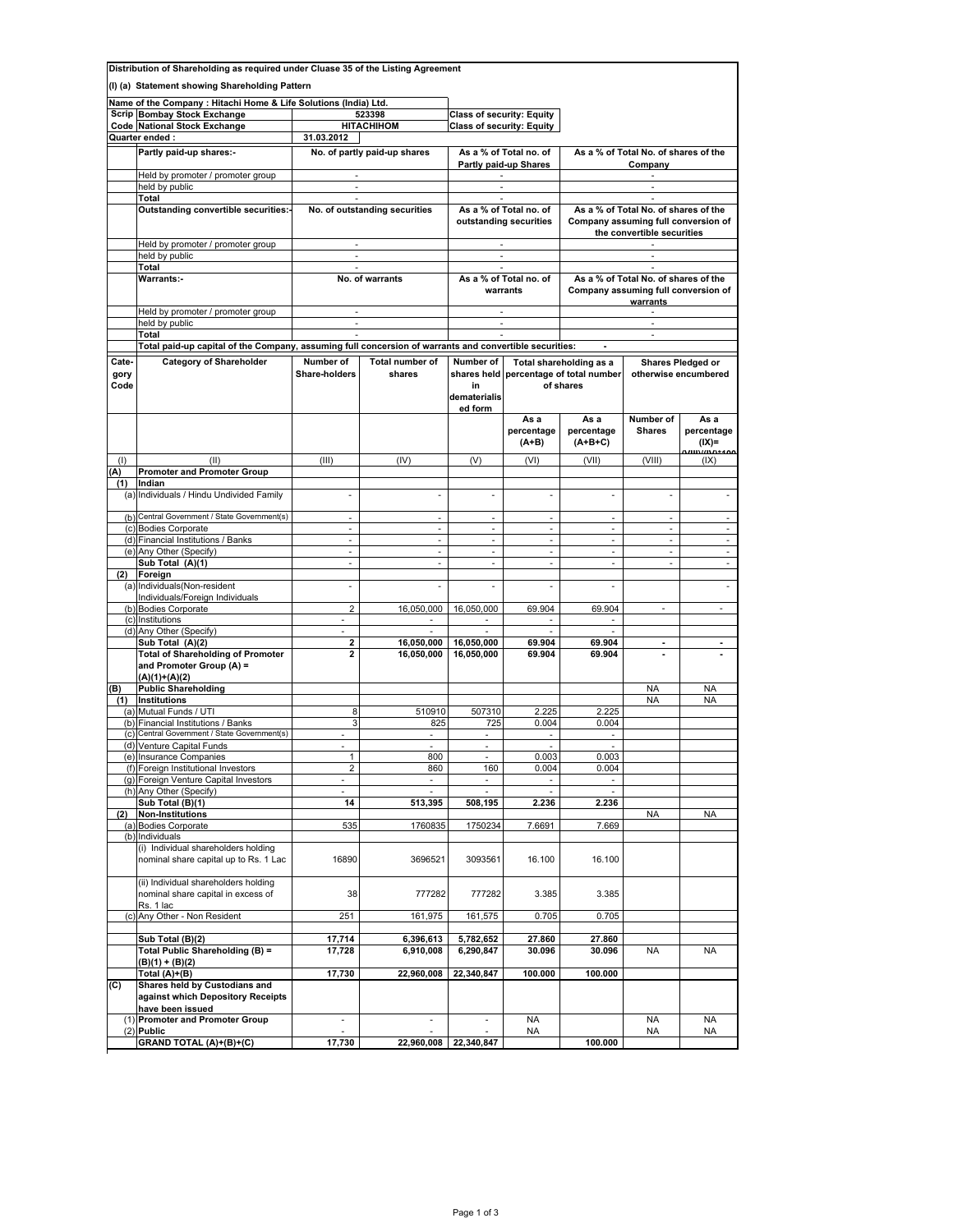|                | (I) (b) Statement showing holding of securities (including shares, warrants, convertible securities) of persons belonging to the category "Promoter and Promoter Group"          |                        |                                             |                       |                                              |                                                                         |                            |                                                               |                                                  |                                                                       |                                                                                                                                              |
|----------------|----------------------------------------------------------------------------------------------------------------------------------------------------------------------------------|------------------------|---------------------------------------------|-----------------------|----------------------------------------------|-------------------------------------------------------------------------|----------------------------|---------------------------------------------------------------|--------------------------------------------------|-----------------------------------------------------------------------|----------------------------------------------------------------------------------------------------------------------------------------------|
| Sr.<br>No.     | Name of the Shareholder                                                                                                                                                          | Details of shares held |                                             | Encumbered shares (*) |                                              |                                                                         | <b>Details of warrants</b> |                                                               | Details of<br>convertible<br>securities          |                                                                       | <b>Total Shares</b><br>(including<br>underlying<br>shares<br>assuming full<br>conversion of<br>warrants and<br>convertible<br>securities) as |
|                |                                                                                                                                                                                  |                        |                                             |                       |                                              |                                                                         |                            |                                                               |                                                  |                                                                       | a % of diluted<br>share capital                                                                                                              |
|                |                                                                                                                                                                                  | No of Shares<br>held   | As a % of grand<br>total $(A)+(B)+(C)$      | No                    | As a<br>percentage<br>(VI)=(V)/(III)*<br>100 | As a % of<br>grand total<br>(A)+(B)+(C) of<br>sub-clause<br>(I)(a)(VII) | No of<br>warrants<br>held  | As a % of<br>total no. of<br>warrants of<br>the same<br>class | No of<br>conver-<br>tible<br>securitie<br>s held | As a % of<br>total no. of<br>conver-<br>tible<br>securities<br>of the |                                                                                                                                              |
| (1)            | (II)                                                                                                                                                                             | (III)                  | (IV)                                        | (V)                   | (VI)                                         | (VII)                                                                   | (VIII)                     | (IX)                                                          | (X)                                              | (XI)                                                                  | (XII)                                                                                                                                        |
| -1             | Hitachi Appliances Inc.                                                                                                                                                          | 15550000               | 67.726                                      | $\overline{0}$        | 0                                            | $\pmb{0}$                                                               | $\mathbf 0$                | 0.000                                                         | 0                                                | 0.000                                                                 | 67.726                                                                                                                                       |
| $\overline{2}$ | Hitachi India Pvt. Ltd. *                                                                                                                                                        | 500000                 | 2.178                                       |                       |                                              | C                                                                       | $\mathbf 0$                | 0.000                                                         |                                                  | 0.000                                                                 | 2.178                                                                                                                                        |
|                | Total                                                                                                                                                                            | 16050000               | 69.904                                      |                       |                                              |                                                                         | 0                          | 0.000                                                         |                                                  | 0.000                                                                 | 69.904                                                                                                                                       |
|                | (I) (c) (i) Statement showing holding of securities (including shares, warrants, convertible securities) of persons belonging to the category "Public" and                       |                        |                                             |                       |                                              |                                                                         |                            |                                                               |                                                  |                                                                       |                                                                                                                                              |
|                | holding more than 1% of the total number of shares                                                                                                                               |                        |                                             |                       |                                              |                                                                         |                            |                                                               |                                                  |                                                                       |                                                                                                                                              |
| Sr.            | Name of the Shareholder                                                                                                                                                          | <b>No of Shares</b>    | Shares as a                                 |                       | <b>Details of warrants</b>                   | <b>Details of convertible</b>                                           |                            | <b>Total Shares</b>                                           |                                                  |                                                                       |                                                                                                                                              |
| No.            |                                                                                                                                                                                  | held                   | percentage of total<br>number of shares     | No of                 | As a % of                                    | securities<br>No of                                                     | % w.r.t. total             | (including underlying<br>shares assuming full                 |                                                  |                                                                       |                                                                                                                                              |
|                |                                                                                                                                                                                  |                        | {i.e., Grand Total                          | warrants              | total no. of                                 | convertible                                                             | no. of                     | conversion of warrants                                        |                                                  |                                                                       |                                                                                                                                              |
|                |                                                                                                                                                                                  |                        | $(A)+(B)+(C)$                               | held                  | warrants of                                  | securities                                                              | convertible                | and convertible                                               |                                                  |                                                                       |                                                                                                                                              |
|                |                                                                                                                                                                                  |                        | indicated in                                |                       | the same                                     | held                                                                    | securities of              | securities) as a % of                                         |                                                  |                                                                       |                                                                                                                                              |
|                |                                                                                                                                                                                  |                        | <b>Statement at para</b><br>$(I)(a)$ above} |                       | class                                        |                                                                         | the same<br>class          | diluted share capital                                         |                                                  |                                                                       |                                                                                                                                              |
|                | BAJAJ ALLIANZ LIFE INSURANCE                                                                                                                                                     |                        |                                             |                       |                                              |                                                                         |                            |                                                               |                                                  |                                                                       |                                                                                                                                              |
|                | COMPANY LTD.                                                                                                                                                                     | 890000                 | 3.876                                       | $\Omega$              | 0.000                                        | 0                                                                       | 0.000                      |                                                               | 3.876                                            |                                                                       |                                                                                                                                              |
|                | <b>Total</b>                                                                                                                                                                     | 890000                 | 3.876                                       | $\overline{0}$        | 0.000                                        | $\mathbf 0$                                                             | 0.000                      |                                                               | 3.876                                            |                                                                       |                                                                                                                                              |
|                | (I) (c) (ii) Statement showing holding of securities (including shares, warrants, convertible securities) of persons (together with PAC) belonging to the                        |                        |                                             |                       |                                              |                                                                         |                            |                                                               |                                                  |                                                                       |                                                                                                                                              |
|                | category "Public" and holding more than 5% of the total number of shares of the Company                                                                                          |                        |                                             |                       |                                              |                                                                         |                            |                                                               |                                                  |                                                                       |                                                                                                                                              |
| Sr.            | Name of the Shareholder                                                                                                                                                          | No of Shares           | Shares as a                                 |                       | <b>Details of warrants</b>                   | Details of convertible                                                  |                            | <b>Total Shares</b>                                           |                                                  |                                                                       |                                                                                                                                              |
| No.            |                                                                                                                                                                                  | held                   | percentage of total<br>number of shares     | No of                 | As a % of                                    | securities<br>No of                                                     | % w.r.t. total             | (including underlying<br>shares assuming full                 |                                                  |                                                                       |                                                                                                                                              |
|                |                                                                                                                                                                                  |                        | {i.e., Grand Total                          | warrants              | total no. of                                 | convertible                                                             | no. of                     | conversion of warrants                                        |                                                  |                                                                       |                                                                                                                                              |
|                |                                                                                                                                                                                  |                        | $(A)+(B)+(C)$                               | held                  | warrants of                                  | securities                                                              | convertible                | and convertible                                               |                                                  |                                                                       |                                                                                                                                              |
|                |                                                                                                                                                                                  |                        | indicated in                                |                       | the same<br>class                            | held                                                                    | securities of<br>the same  | securities) as a % of                                         |                                                  |                                                                       |                                                                                                                                              |
|                |                                                                                                                                                                                  |                        | <b>Statement at para</b><br>(I)(a) above}   |                       |                                              |                                                                         | class                      | diluted share capital                                         |                                                  |                                                                       |                                                                                                                                              |
|                | No such shareholder                                                                                                                                                              |                        |                                             |                       |                                              |                                                                         |                            |                                                               |                                                  |                                                                       |                                                                                                                                              |
|                | <b>Total</b>                                                                                                                                                                     |                        |                                             |                       |                                              |                                                                         |                            |                                                               |                                                  |                                                                       |                                                                                                                                              |
|                | (I) (d) Statement showing details of locke-in shares                                                                                                                             |                        |                                             |                       |                                              |                                                                         |                            |                                                               |                                                  |                                                                       |                                                                                                                                              |
| Sr.            | Name of the Shareholder                                                                                                                                                          | Category of            | Number of Locked-                           |                       | Locked-in Shares as a percentage of          |                                                                         |                            |                                                               |                                                  |                                                                       |                                                                                                                                              |
| No.            |                                                                                                                                                                                  | Share-holders          | in Shares                                   |                       |                                              | total number of shares {i.e., Grand Total                               |                            |                                                               |                                                  |                                                                       |                                                                                                                                              |
|                |                                                                                                                                                                                  | (Promo-ters/           |                                             |                       | (A)+(B)+(C) indicated in Statement at        |                                                                         |                            |                                                               |                                                  |                                                                       |                                                                                                                                              |
|                |                                                                                                                                                                                  | Public)                |                                             | para (I)(a) above}    |                                              |                                                                         |                            |                                                               |                                                  |                                                                       |                                                                                                                                              |
|                | No share of the Company is in Lock-in period.                                                                                                                                    |                        |                                             |                       |                                              |                                                                         |                            |                                                               |                                                  |                                                                       |                                                                                                                                              |
|                | (II) (a) Statement showing details of Depository Receipts (DRs)                                                                                                                  |                        |                                             |                       |                                              |                                                                         |                            |                                                               |                                                  |                                                                       |                                                                                                                                              |
| Sr.            | Type of outstanding DR (ADRs,                                                                                                                                                    | Number of              | <b>Number of Shares</b>                     |                       |                                              | Shares underlying oustanding DRs as a                                   |                            |                                                               |                                                  |                                                                       |                                                                                                                                              |
| No.            | GDRs, SDRs, etc.)                                                                                                                                                                | outstanding            | underlying                                  |                       | percentage of total number of shares         |                                                                         |                            |                                                               |                                                  |                                                                       |                                                                                                                                              |
|                |                                                                                                                                                                                  | <b>DRs</b>             | oustanding DRs                              |                       | {i.e., Grand Total (A)+(B)+(C) indicated     |                                                                         |                            |                                                               |                                                  |                                                                       |                                                                                                                                              |
|                | No Depository Receipt Issued by the Company.                                                                                                                                     |                        |                                             |                       |                                              |                                                                         |                            |                                                               |                                                  |                                                                       |                                                                                                                                              |
|                | (II) (b) Statement showing Hoding of Depository Receipts (DRs), where underlying shares held by 'promoter / promoter<br>group' are in excess of 1% of the total number of shares |                        |                                             |                       |                                              |                                                                         |                            |                                                               |                                                  |                                                                       |                                                                                                                                              |
| Sr.            | Name of the DR holder                                                                                                                                                            | Type of                | Number of Shares                            |                       |                                              | Shares underlying oustanding DRs as a                                   |                            |                                                               |                                                  |                                                                       |                                                                                                                                              |
| No.            |                                                                                                                                                                                  | outstanding            | under-lying out-                            |                       | percentage of total number of shares         |                                                                         |                            |                                                               |                                                  |                                                                       |                                                                                                                                              |
|                |                                                                                                                                                                                  | DR (ADRs,              | standing DRs                                |                       | {i.e., Grand Total (A)+(B)+(C) indicated     |                                                                         |                            |                                                               |                                                  |                                                                       |                                                                                                                                              |
|                |                                                                                                                                                                                  | GDRs, SDRs,<br>etc.)   |                                             |                       | in Statement at para (I)(a) above}           |                                                                         |                            |                                                               |                                                  |                                                                       |                                                                                                                                              |
|                | No such Depository Receipt.                                                                                                                                                      |                        |                                             |                       |                                              |                                                                         |                            |                                                               |                                                  |                                                                       |                                                                                                                                              |
|                |                                                                                                                                                                                  |                        |                                             |                       |                                              |                                                                         |                            |                                                               |                                                  |                                                                       |                                                                                                                                              |

\*\* Hitachi India Pvt. Ltd. is 100% subsidiary of Hitachi Asia Ltd. Singapore